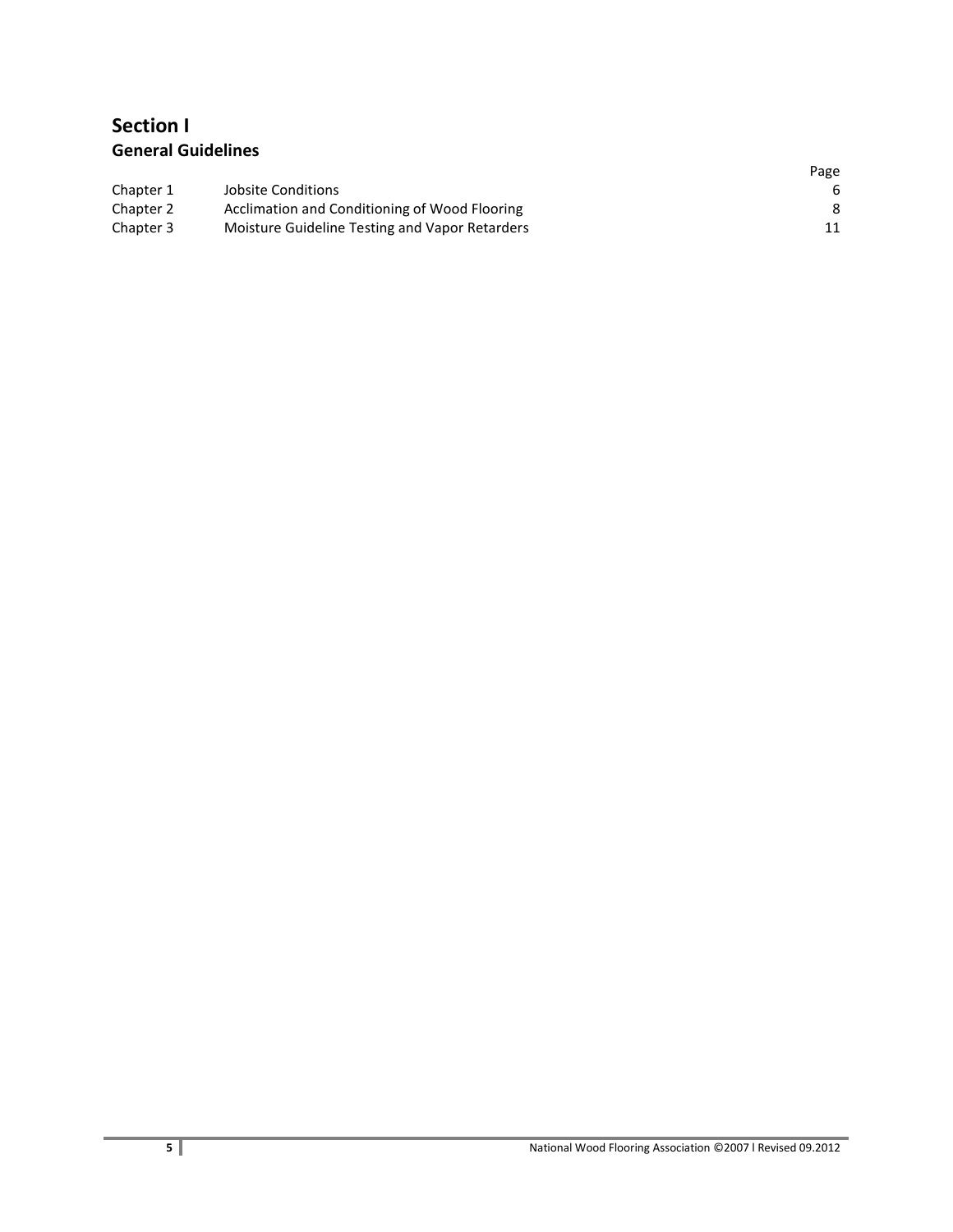# **Chapter 1 Jobsite Conditions**

Wood flooring by design is not to be used to strengthen/stiffen a subfloor and will not do so. If movement of the subfloor occurs prior to installation and is not corrected, that same movement will occur after installation is complete.

## **Part I**

## **Minimum Jobsite Requirements**

- A. Wood flooring should be one of the last jobs completed on the construction project. Limit foot traffic on finished wood flooring.
- B. Evaluate the jobsite for potential problems before installation begins, and before wood flooring is delivered to the jobsite.
- C. Installation constitutes acceptance of flooring material, subfloor/substrate, the jobsite itself including the ambient temperature and relative humidity at the time of installation, and all impacting variables that may affect a wood floor. For warranty and/or hold harmless agreements, check with legal counsel.
	- 1. Exterior surface drainage should direct water away from the building.
	- 2. Do not deliver wood flooring to the jobsite or install wood flooring until the building is enclosed.
	- 3. If heating and/or air conditioning is in operating condition, it needs to be operating. If it is not possible for the permanent heating and/or air conditioning system to be operating before, during and after installation, a temporary heating and/or dehumidification system that mimics normal temperature and humidity conditions can enable the installation to proceed until the permanent heating and/or air conditioning system is operating.
	- 4. Do not deliver wood flooring to the jobsite or install wood flooring until appropriate temperature and humidity conditions have been achieved. Appropriate temperature and humidity conditions are defined as those conditions to be experienced in the building after occupancy.
	- 5. Do not deliver wood flooring to the jobsite or install wood flooring until all concrete, masonry, plastering, drywall, texturing and painting primer coats are completed.
	- 6. Basements and crawl spaces must be dry. If power washing is required in the basement, do so before wood flooring is installed and allow subfloor and basement to dry before installing wood flooring.
	- 7. Crawl space should be a minimum of 18" (457mm) from ground to underside of joists.
	- 8. Crawl space earth (or thin concrete slab) should be covered 100 percent by a vapor retarder of black polyethylene (minimum 6 mil) or any recommended puncture-resistant membrane, such as Class C, meeting ASTM D1745. See Figure 1-1. Check local codes.
	- 9. Crawl Space Conditions
		- a. Where a proper ground covering is in place and when venting is required by local building codes, the crawl space should have perimeter venting equal to a minimum of 1.5 square feet per 100 square feet of crawl space square footage, unless local building codes differ from this specification. Note: Local building codes may differ. Follow local building codes.
		- b. For crawl spaces without ventilation openings, vapor retarder joints must overlap a minimum of 6 inches and be sealed or taped. The vapor retarder should also extend at least 6 inches up the stem wall and be attached and sealed to the stem wall. Continuously operated mechanical exhaust and perimeter wall insulation or conditioned air supply and insulation must be provided.

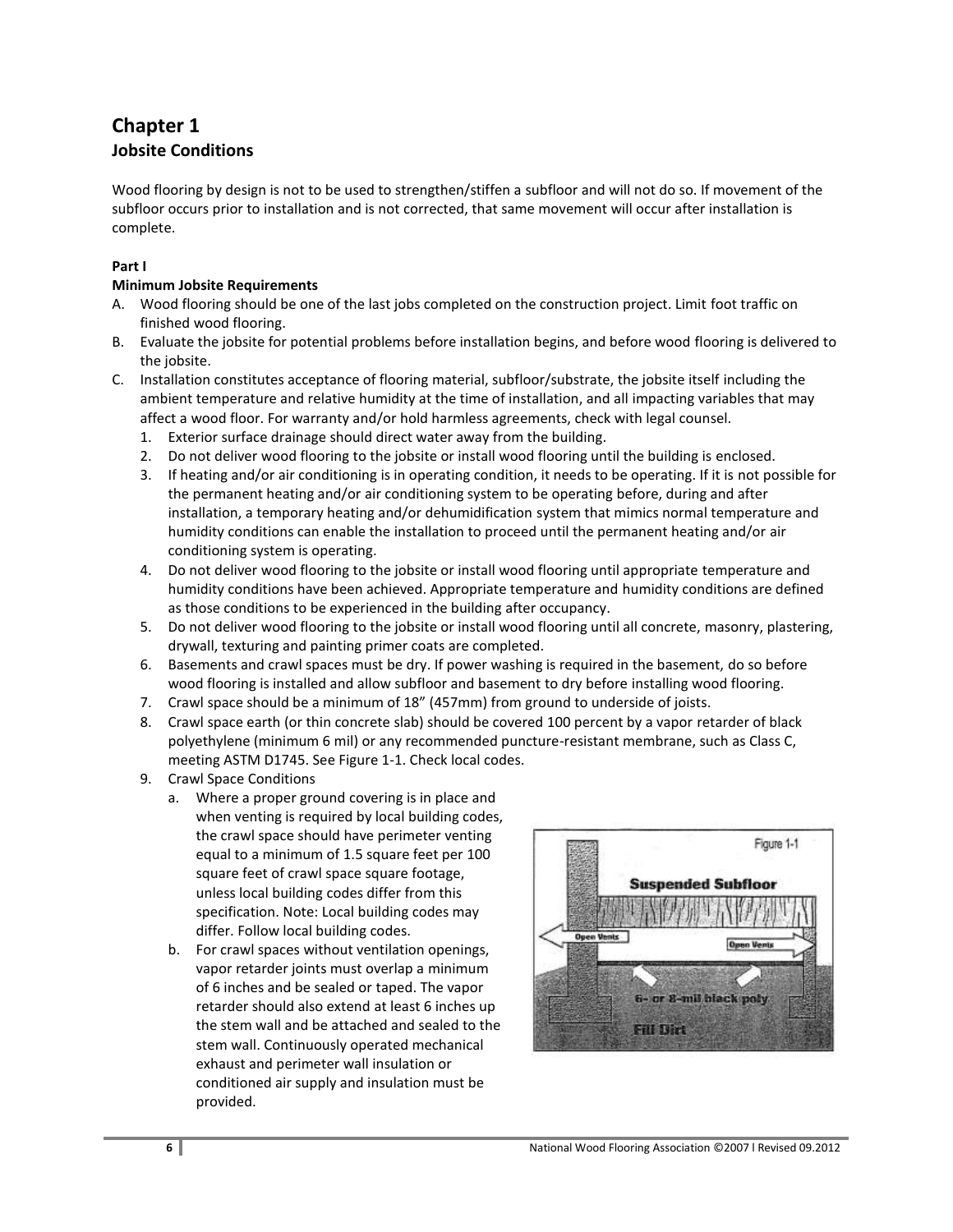- 10. Note the grade level so that the correct type of flooring and system can be specified for the job. Engineered and floating floors can be appropriate for above-grade, on-grade and below-grade installations. Solid wood flooring can be appropriate for above-grade and on grade installations, but not for below grade installations. If the soil surrounding a structure is 3 inches or more above the floor of any level, consider that level below grade. This includes walk-out basements. In addition, the surrounding soil should be sloped away from the structure. See Figure 1-2.
- 11. Subfloors (wood or concrete) should be checked by an appropriate method for establishing moisture content. Average subfloor moisture content should be within the range as specified for the product by the product manufacturer. See Chapter 3, Moisture Testing. See Figure 1-2.
- 12. Where the minimum jobsite conditions are present, the flooring can be delivered and stored in the rooms in which it will be installed. See Chapter 2, Acclimation and Conditioning of Wood Flooring.



#### **Part II**

#### **Additional Jobsite Conditions for Factory-Finished Flooring**

- A. All finished wall coverings and painting should be completed. Note: Base and shoe mold may be installed after the flooring installation.
- B. After installation, if you choose to protectively cover the floor, cover the floor completely, since some species are light-sensitive and uncovered areas may change color. However, covering a glue-down application may not allow some adhesives to properly cure. Follow the flooring and adhesive manufacturer's recommendations. Use a covering material with a vapor permeance (perm rating) of 1 perm or more (tested in accordance with ASTM E96) to avoid trapping moisture/vapor on or within the floor. Any covering should be taped, using a lowadhesion tape, to base or shoe moldings. Do not tape to finished flooring. When taping paper or sheets together, tape them to each other, not to the floor.

As in all installations, at completion of job, inspect flooring from a standing position.

**Part III Jobsite Checklist** See Appendix M.

## **Part IV**

**Remodel Installations**

Be aware of the most current EPA regulations for lead paint dust as well as asbestos (www.epa.gov).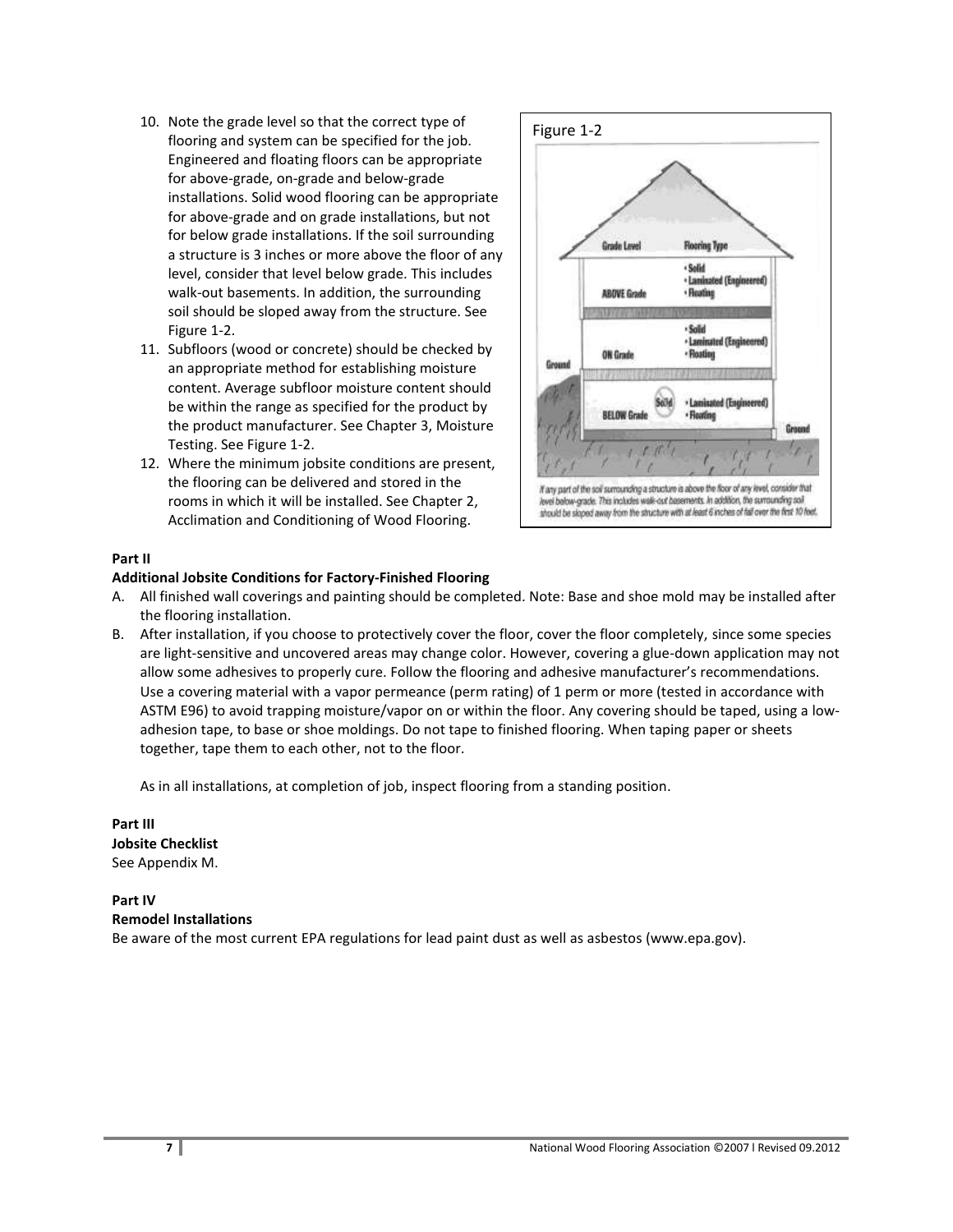# **Chapter 2 Acclimation and Conditioning of Wood Flooring**

Always follow the manufacturer's recommendations regarding how and whether to acclimate wood flooring.

## **Part I**

## **General Acclimation/Conditioning Guidelines**

### **Definitions:**

Acclimation: The process of adjusting (conditioning) the moisture content of wood flooring to the environment in which it is expected to perform.

Equilibrium Moisture Content: The moisture content of wood when in equilibrium with its environment. When wood is neither gaining nor losing moisture, equilibrium moisture content (EMC) has been reached.

- A. Storage and Conditions
	- 1. Do not store wood flooring at the jobsite under uncontrolled environmental conditions. Garages, and exterior patios, for example, are not acceptable areas to store wood flooring.
	- 2. Ideal interior environmental conditions vary from region to region and jobsite to jobsite. It is the flooring professional's responsibility to know what the "ideal" climate conditions are and customize the floor around those conditions.
		- a. Determine what the expected seasonal change of wood moisture content is for your geographical location. For a general view of moisture-content averages by region, See Appendix D and Appendix E.
		- b. Upon delivery, check wood flooring moisture content with a moisture meter to establish a baseline for acclimation. Check the moisture content of multiple boards. A good representative sample is typically 40 boards for every 1,000 square feet of flooring. Calculate what the optimal wood moisture content is (baseline) by dividing the high season and low season. Example: If your region has an expected EMC from a low of 6% to a high of 9%, the baseline MC of the wood would be 7.5%. If wood flooring is delivered and recorded to its baseline MC for the geographical location and proper relative humidity conditions are maintained, no acclimation may be required*.* If the moisture content of the product received is well outside of the range of optimal moisture content, it will be very difficult to acclimate the product properly without substantial dimensional change, distortion, and structural damage. Example: If the moisture content of the delivered wood is 12% and the optimal range is 6%, excessive shrinkage, bowing, cupping and other physical anomalies would be expected during the acclimation process. The wood flooring should not be accepted.
		- c. Optimal wood moisture content represents only a base line to begin from and does not represent the final EMC required for the interior environment. Acclimation is often required to customize the moisture content of the wood flooring to the interior environment in which it is expected to perform.
- B. General

Note: Some manufacturers do not require acclimation for certain products prior to installation. If the manufacturer recommends that the wood flooring be acclimated before installation, proceed as follows:

- 1. Ensure that the building is enclosed.
- 2. Verify that the building is maintained at normal living conditions for temperature and humidity.
- 3. Where building codes allow, permanent heating and/or air conditioning systems should be operating at least five days preceding installation to promote proper acclimation and should be maintained during and after installation. For radiant heat, see Appendix H.
- 4. If it is not possible for the permanent heating and/or air conditioning system to be operating before, during and after installation, a temporary heating and/or dehumidification system that mimics normal living (occupied) conditions can enable the installation to proceed until the permanent heating and/or air conditioning system is fully operational.
- 5. Acclimate the wood flooring as necessary (see Chapter 2, Part II, Acclimation).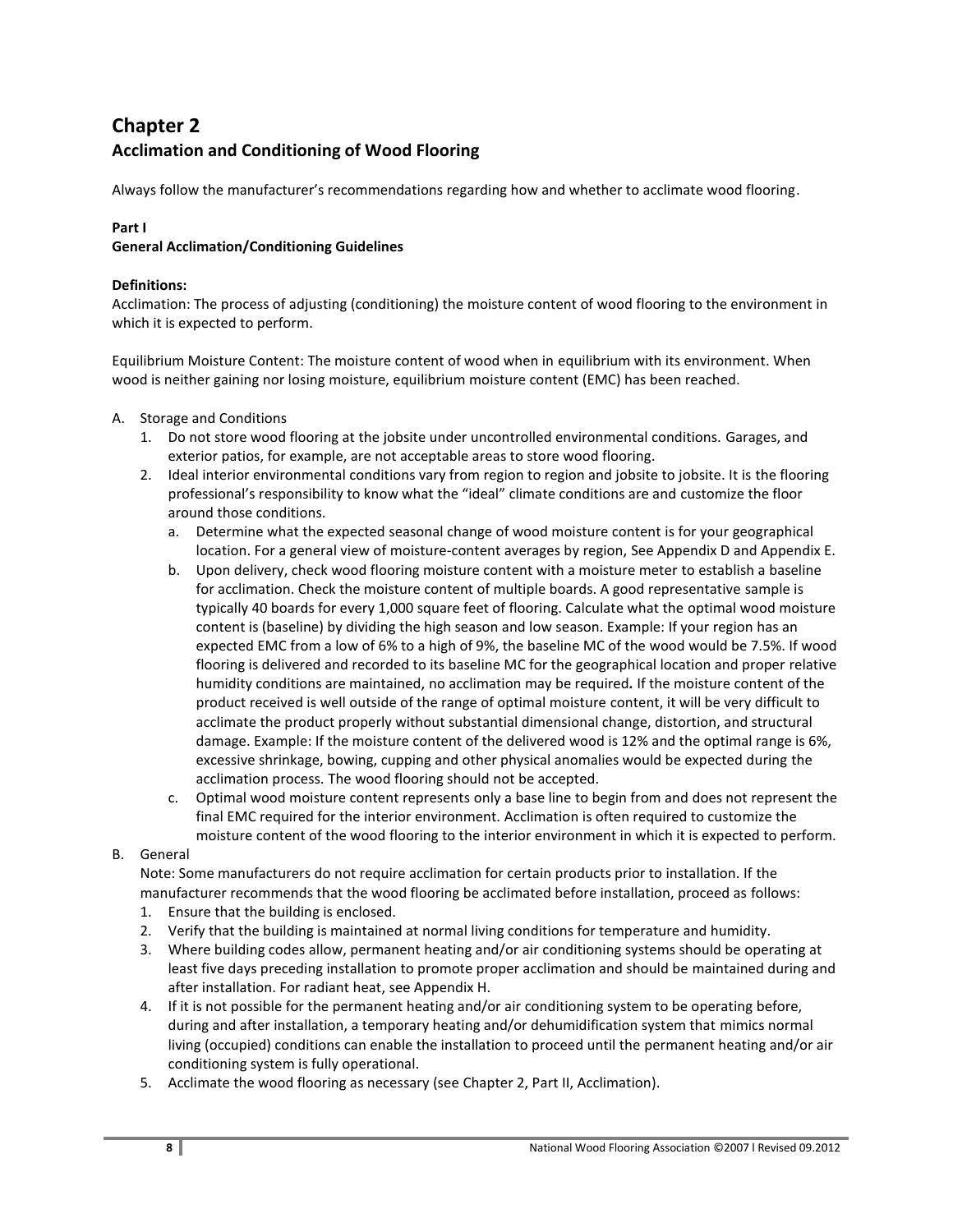Note: Not properly acclimating wood flooring may cause excessive expansion, shrinkage, dimensional distortion or structural damage. The worst-case scenario is one in which wood flooring is stored at the jobsite in an uncontrolled environment, then immediately installed. This is especially true when the materials are stored in an area that is subject to excessive moisture and humidity conditions. Acclimation outside of the area in which the wood is to be installed does no good at all; in fact, it is likely harmful to store wood flooring at the jobsite under conditions that don't reflect expected normal environmental conditions.

6. Prior to installation, ensure that wood flooring is within acceptable range of moisture content with the wood subfloor. For solid strip flooring (less than 3" wide), there should be no more than 4 percent moisture content difference between properly acclimated wood flooring and subflooring materials. For wide-width solid flooring (3" or wider), there should be no more than 2 percent difference in moisture content between properly acclimated wood flooring and subflooring materials.

### **Part II**

#### **Acclimation**

Wood flooring is a hygroscopic material subject to dimensional change as a result of variations in moisture, temperature and humidity within the surrounding environment. Wood flooring simply needs to reach moisture content level in equilibrium with the surrounding environment (EMC) in which it will be installed, at or near normal living conditions. The process of reaching this equilibrium is defined as acclimation, which allows the wood to properly adjust itself to the normal living conditions within the structure; that is, the temperature, humidity conditions and moisture content that will typically be experienced once the structure is occupied.

#### **A. The Process of Acclimation**

If the manufacturer recommends that the wood flooring be acclimated before installation, proceed as follows:

- 1. Acclimation can be facilitated by breaking the floor units into small lots and/or opening the packaging. A common practice is to cross‐stack the materials with spacers (¾" to 1" sticks) between each layer of flooring to allow air circulation on all sides of all boards.
- 2. Most recommendations state that the materials need to acclimate from a minimum of 3 days up to no given maximum. While it takes time to acclimate a product, the most important aspect is that the materials reach a moisture content that is in equilibrium with its expected use. Acclimate the materials as long as necessary to accomplish this task, taking the necessary moisture readings to indicate when the materials have reached the proper moisture content and when no further changes occur.
	- a. For site‐finished wood flooring, after installation and before sanding and finishing takes place, allow the flooring to acclimate (settle‐in) to the controlled environment, and to stabilize for a period of time. Some flooring professionals suggest 5 to 7 days. Engineered flooring installed using an adhesive application system may require a longer post-installation acclimation period to allow all residual off‐gassing to occur prior to application of a finish. Follow adhesive manufacturer's recommendations.
	- b. Tropical imported species generally require more time in order to properly acclimate the wood flooring. Some tropical species lose moisture or gain moisture at faster or slower rates than domestic species due to higher overall density, oil and resin content and interlocking cell structure. In addition, the resins and oils make accurate MC readings more difficult. Resistance (pin type) meters require multiple readings of multiple boards in order to arrive at a more accurate average MC reading. Pinless meters that include multiple depth level adjustments may offer faster and more-accurate internal readings.
	- c. Engineered and solid factory finished flooring follows specific manufacturer's recommendations and some may not require acclimation. Follow manufacturer's guidelines to retain all warranty coverage. Warranty coverage generally requires that jobsite conditions be maintained between 30% to 50% relative humidity and that those conditions must be maintained before, during and after installation for the life of the floor. Failure to comply with these manufacturer's requirements may result in irreversible structural damage and void related warranties.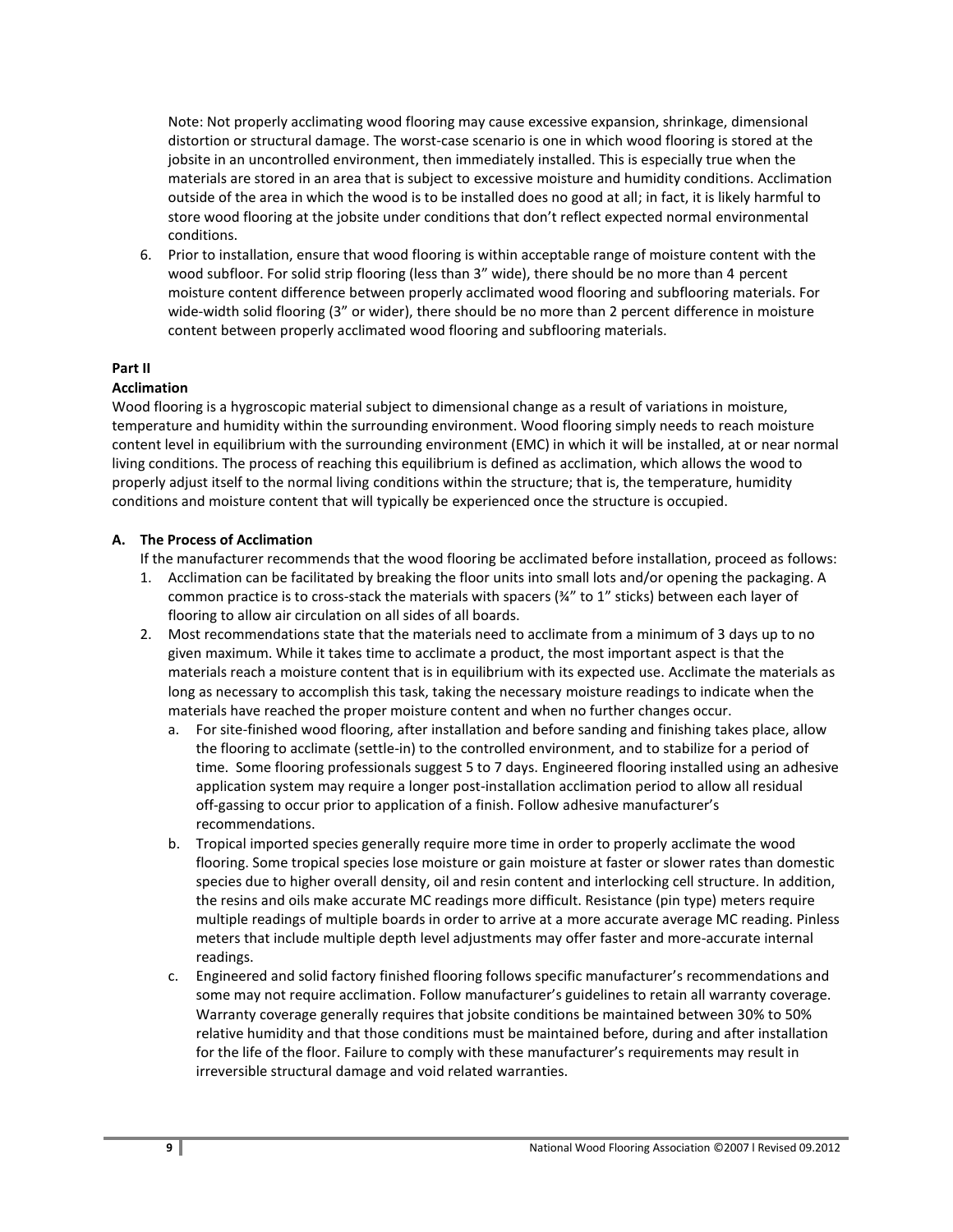### **B. Wood's Comfort Zone**

- 1. As a general rule, with geographic exceptions, wood flooring will perform best when the interior environment is controlled to stay within a relative humidity range of 30 to 50 percent and a temperature range of 60° to 80° Fahrenheit. (In some climates, the ideal humidity range might be higher or lower, 25 to 45 percent or 45 to 65 percent, for example.)
- 2. The chart below indicates the moisture content wood will likely have at any given combination of temperature and humidity. Note the equilibrium moisture content in the recommended temperature/humidity range (shaded area) coincides with the 6‐to‐9 percent range used by most flooring manufacturers during the manufacturing/shipping process. Although some movement can be expected between 6 and 9 percent, wood flooring can shrink or swell more dramatically outside this range. When wood is neither gaining nor losing moisture, equilibrium moisture content (EMC) has been reached.

### **Equilibrium Moisture Content of Solid Wood Species at Various Temperatures and Relative Humidity Readings**

Wood flooring has a comfort level too. Wood flooring will perform best when the interior environment is controlled to stay within a relative humidity range of 30% to 50% and a temperature range of 60° to 80° Fahrenheit. Fortunately, that's about the same comfort range most humans enjoy. The chart below indicates the equilibrium moisture content of wood flooring at various temperatures and humidity conditions. The left column indicates temperature in degrees Fahrenheit and Celsius. The bottom row indicates percent relative humidity. The values in the chart indicate the equilibrium moisture content (EMC) for any given combination of temperature and humidity. For example, at 70° Fahrenheit and 40% relative humidity, the equilibrium moisture content is 7.7%. The shaded area indicates the generally recommended range for wood flooring – 6% - 9% EMC, which occurs when temperature is 60° - 80° Fahrenheit or 15° - 26° Celsius, and 30% - 50% relative humidity.

|                                                                           |                  |             |                               |        |     |         | EMC . EMC . EMC . EMC . EMC . EMC . EMC . EMC . EMC . EMC . EMC . EMC . EMC . EMC . EMC . EMC . EMC . EMC . EMC                                       |    |    |    |      |       |                                                                                             |    |    |    |    |    |    |
|---------------------------------------------------------------------------|------------------|-------------|-------------------------------|--------|-----|---------|-------------------------------------------------------------------------------------------------------------------------------------------------------|----|----|----|------|-------|---------------------------------------------------------------------------------------------|----|----|----|----|----|----|
| $-3071$                                                                   |                  |             |                               |        |     |         | 14 . 26 . 37 . 46 . 55 . 63 . 74 . 79 . 87 . 95 . 104 . 113 . 124 . 135 . 149 . 165 . 185 . 210 . 243 . 269                                           |    |    |    |      |       |                                                                                             |    |    |    |    |    |    |
| 40/4                                                                      |                  |             |                               |        |     |         | 1.4 . 2.6 . 3.7 . 4.6 . 5.5 . 6.3 . 7.1 . 7.9 . 8.7 . 9.5 . 10.4 . 11.3 . 12.4 . 13.5 . 14.9 . 16.5 . 18.5 . 21.0 . 24.3 . 26.9                       |    |    |    |      |       |                                                                                             |    |    |    |    |    |    |
| 50/10 14 25 37 45 55 53 71 79 87 95 104 113 124 135 149 15 13 210 243 269 |                  |             |                               |        |     |         |                                                                                                                                                       |    |    |    |      |       |                                                                                             |    |    |    |    |    |    |
| 60/15                                                                     |                  | $1.3$ ! 2.5 | 3.6 <sup>1</sup>              | 4.6 !  | 5.4 | $6.2$ ! |                                                                                                                                                       |    |    |    |      |       | 7.0   7.8   8.6   9.4   10.2   11.1   12.1   13.3   14.6   16.2   18.2   20.7   24.1   26.8 |    |    |    |    |    |    |
| 70/21                                                                     |                  |             | $1.3$   2.5   3.5   4.5   5.4 |        |     |         | 6.2 5.9 7.7 8.5 9.2                                                                                                                                   |    |    |    |      |       | 10.1 11.0 12.0 13.1 14.4 16.0 17.9 20.5 23.9 26.6                                           |    |    |    |    |    |    |
| 80/26                                                                     | 1.3 <sup>1</sup> |             |                               |        |     |         |                                                                                                                                                       |    |    |    |      |       |                                                                                             |    |    |    |    |    |    |
| 90 / 32                                                                   |                  |             |                               |        |     |         | 12 23 34 43 51 59 67 74 84 89 97 105 115 125 139 154 173 198 233 260                                                                                  |    |    |    |      |       |                                                                                             |    |    |    |    |    |    |
| 100 / 37                                                                  |                  |             |                               |        |     |         | $1.2$ $2.3$ $3.3$ $3.4$ $4.2$ $2.50$ $3.58$ $3.65$ $3.72$ $3.79$ $3.87$ $3.95$ $3.103$ $3.112$ $3.123$ $3.135$ $3.151$ $3.170$ $3.193$ $3.29$ $3.256$ |    |    |    |      |       |                                                                                             |    |    |    |    |    |    |
| %RH                                                                       | $5^{\circ}$      | 10          | 15                            | $20 -$ | 25  | 30      | 35                                                                                                                                                    | 40 | 45 | 50 | 1.55 | 60 55 | 70                                                                                          | 75 | 80 | 85 | 90 | 95 | 98 |

Chart adapted from Wood Handbook: Wood as an Engineering Material (Agriculture Handbook 72) Forest Products Laboratory, U.S. Department of Agriculture

### **Coefficients of Change: How Moisture Affects Wood Flooring**

See Chapter 9, Solid Strip and Plank Flooring Installation.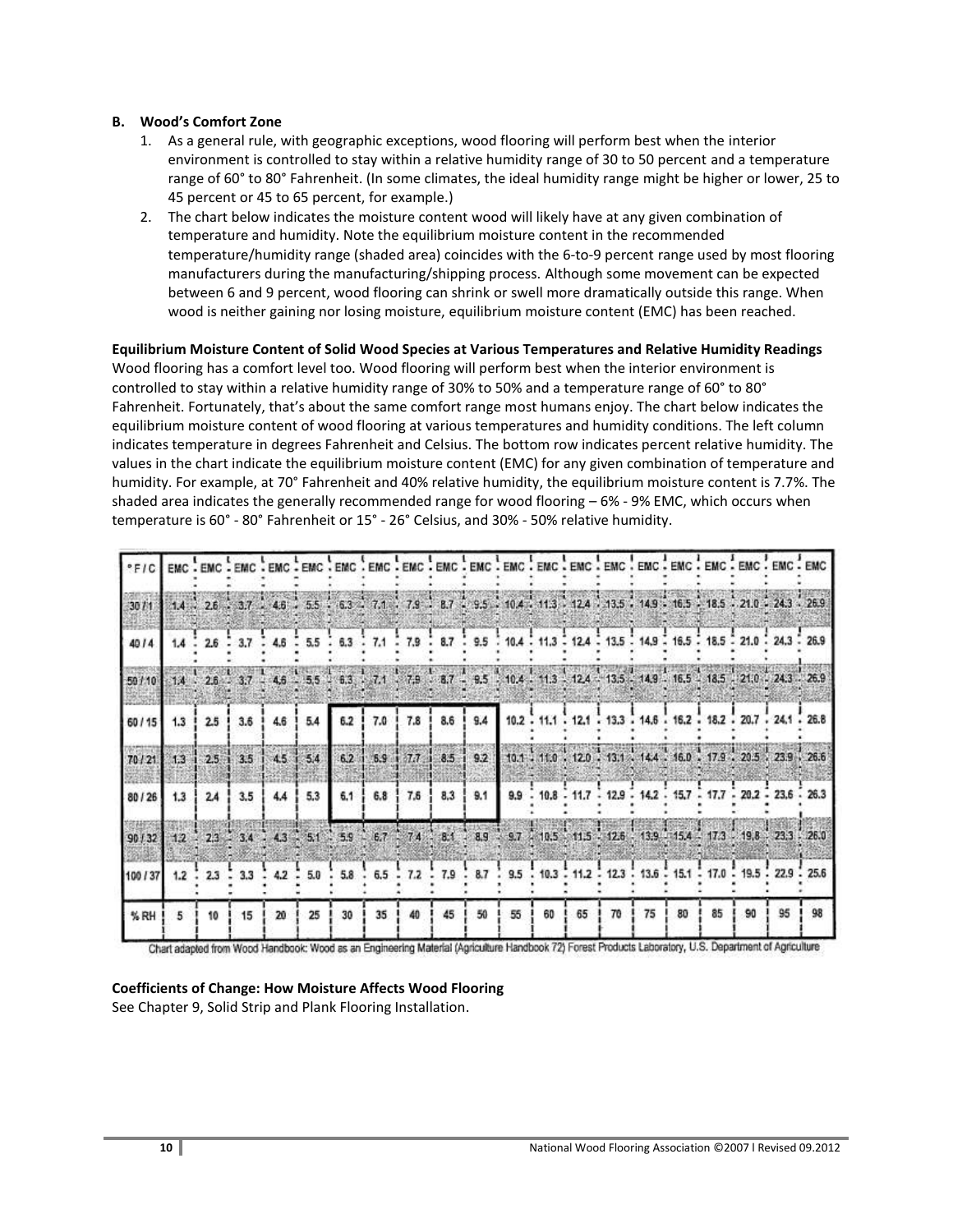# **Chapter 3 Moisture Guideline Testing and Vapor Retarders**

Reference to ASTM Standard revisions: ASTM Standards listed are most recent revisions or use ASTM Standard in effect at time of installation.

## **Part I**

## **Moisture Testing for Wood Flooring and Wood Subfloors**

Determining moisture content is an essential part of quality control within the flooring installation process. Flooring Installers must know the moisture content of the wood flooring, as well as the subfloor.

- A. The most accurate measurement for moisture content in wood is the oven-bake-out method. However, it is not widely used because the cost and difficulty of performing the test on‐site is not practical.
- B. Hand‐held electrical tools, called moisture meters, should be part of the toolbox of every flooring contractor for measuring moisture in subfloors and floors. Moisture meters have many purposes. They can be used to determine if floor boards are dry enough for an installation to proceed, they can check subfloors and concrete for high moisture levels, they can determine when a second coat of finish can be applied and they can assess water damage.

There are two main types of meters for testing wood: probe and pinless.

- 1. The probe type measures electrical resistance across opposed sets of pins, which are pushed into the wood. All probes should be inserted parallel with the grain or as instructed by the meter manufacturer. An advantage of probe type meters is that those with insulated pins are able to measure moisture content at varying depths; for example, you can determine whether the moisture content near the bottom of the board is higher than near the top.
- 2. The pinless, dielectric type employs signal penetration at one inch or more for both hardwood and softwood. The meter can be moved across the surface to identify pockets of moisture. It is relatively unaffected by temperature. Rough surfaces have very little effect on the reading. Measurements can also be taken through coatings, varnish or paint without damage to the surface. Newer pinless meters can be adjusted to depth desired. Older models may read deeper into flooring systems and not give an accurate reading of wood flooring only.
- 3. Follow the meter manufacturer's recommendations to get an accurate reading from the wood floor. One effective testing method is to remove a sample board and get a reading with air space beneath it.
- 4. It is important that the meter you chose offers the following:
	- a. A wide moisture content range from at least 6 percent to 30 percent.
	- b. The necessary adjustment tables, conversion charts or settings for various species.

Test for moisture at several locations in the room – a minimum of 20 per 1,000 square feet – and average the results. Document all results. A high reading in one area indicates a problem that must be corrected. Pay special attention to exterior and plumbing walls.

### **Part II**

## **Moisture Testing for Concrete Slabs**

Note: All tests give a result – at the time the test is done – and in general give you the ability to start or not start a job. These tests do not give a permanent condition of your substrate, but merely a "at the time the test was performed" indication.

- A. Testing Requirements
	- Before moisture testing begins, the concrete slab must be a minimum of 30 days old.
- B. Qualitative Moisture Tests Electrical Impedance Test and Electrical Resistance Test (Moisture Meter) Follow meter manufacturer's instructions.
	- 1. Use moisture meters designed specifically for concrete moisture testing.
	- 2. Test within the body of the slab (electrical resistance), as well as at the surface (electrical impedance).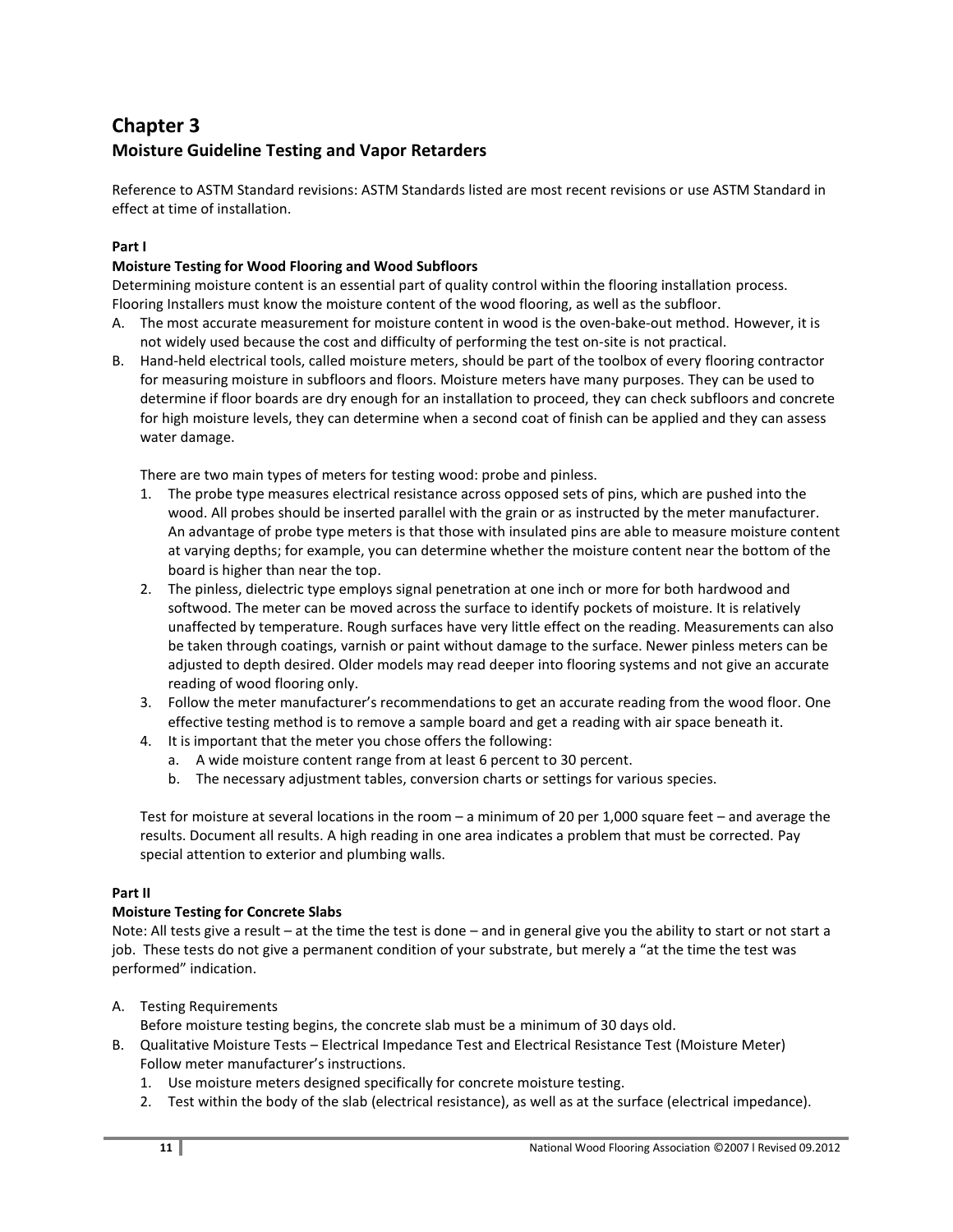- 3. These testing methods are not recognized by any standard and should not be used for the purpose of accepting or rejecting a floor. These electronic tests are useful survey tools to broadly evaluate the relative moisture conditions of a slab and to select locations for quantitative moisture tests.
- 4. If the moisture meters indicate the presence of excessive moisture, as per wood flooring or meter manufacturer's recommendations, further testing is required using relative-humidity testing (ASTM F2170), calcium chloride testing (ASTM F1869) or calcium carbide (CM) testing (ASTM D4944 and MilSpec CRD-C154-77).
- C. Quantitative Moisture Tests
	- 1. ASTM F1869 Standard Test Method for Measuring Moisture Vapor Emission Rate of Concrete Subfloor using Anhydrous Calcium Chloride.
		- a. This test method covers the quantitative determination of the rate of moisture vapor emitted from below-grade, on-grade, and above-grade (suspended) bare concrete floors.
	- 2. ASTM F2170 Standard Test Method for Determining Relative Humidity in Concrete Floor Slabs using in Situ Probes.
		- a. This test method covers the quantitative determination of percent relative humidity in concrete slabs for field or laboratory tests.
	- 3. ASTM F2659 Standard Guide for Preliminary Evaluation of Comparative Moisture Condition of Concrete, Gypsum Cement and Other Floor Slabs and Screeds Using a Non-Destructive Electronic Moisture Meter.
		- a. This guide focuses on obtaining the comparative moisture condition within the upper 1" (25.4 mm) stratum in concrete, gypsum, anhydrite floor slabs and screeds for field tests. Due to the wide variation of material mixtures and additives used in floor slabs and screeds, this methodology may not be appropriate for all applications. See 1.2 through 1.8 and Section 11 of ASTM F2659. Where appropriate, or when specified, use further testing as outlined in Test Methods F1869, F2170 or F2420 before installing a resilient floor covering.
	- 4. ASTM F2420 Standard Test Method for Determining Relative Humidity on the Surface of Concrete Floor Slabs Using Relative Humidity Probe Measurement and Insulated Hood.
		- a. This test method covers the quantitative determination of percent relative humidity above the surface of concrete floor slabs for field or laboratory tests.
	- 5. Relative Humidity Testing ASTM F2170 (Standard Test Method for Determining Relative Humidity in Concrete Floor Slabs Using In Situ Probes).
		- a. Select test locations to provide information about moisture distribution across the entire concrete floor slab. For slabs on grade and below grade, include a test location within three feet of each exterior wall.
		- b. Perform three tests for the first 1,000 square feet and one test for every additional 1,000 square feet thereafter.
		- c. At least 48 hours before test is placed, concrete floor slabs should be at the same temperature and humidity that is expected during service conditions.
		- d. Use a rotary hammer-drill to drill holes in the concrete slab; 40% depth of slab is required for the holes when concrete is drying from one side and 20% when drying from both sides. Follow manufacturer's instructions provided with test kits.
		- e. Allow 72 hours to achieve moisture equilibrium within the hole before making relative humidity measurements. Follow manufacturer's instructions provided with test kits.
		- f. ASTM F710 provides installation guidelines for acceptance of hardwood flooring using relative humidity testing. Typical limits for wood and wood-based products are 75% relative humidity. When getting readings over 75%, you must use a proper vapor retarder, based on the flooring manufacturer's recommendations, or wait for further concrete curing.
	- 6. Calcium Chloride Test ASTM F1869 (Test Method for Measuring Moisture Vapor Emission Rate of Concrete Subfloor Using Anhydrous Calcium Chloride).
		- a. Select test locations to provide information about moisture distribution across the entire concrete floor slab.
		- b. Perform three tests per 1,000 square feet of surface area. Add one additional test for each 1,000 square feet thereafter.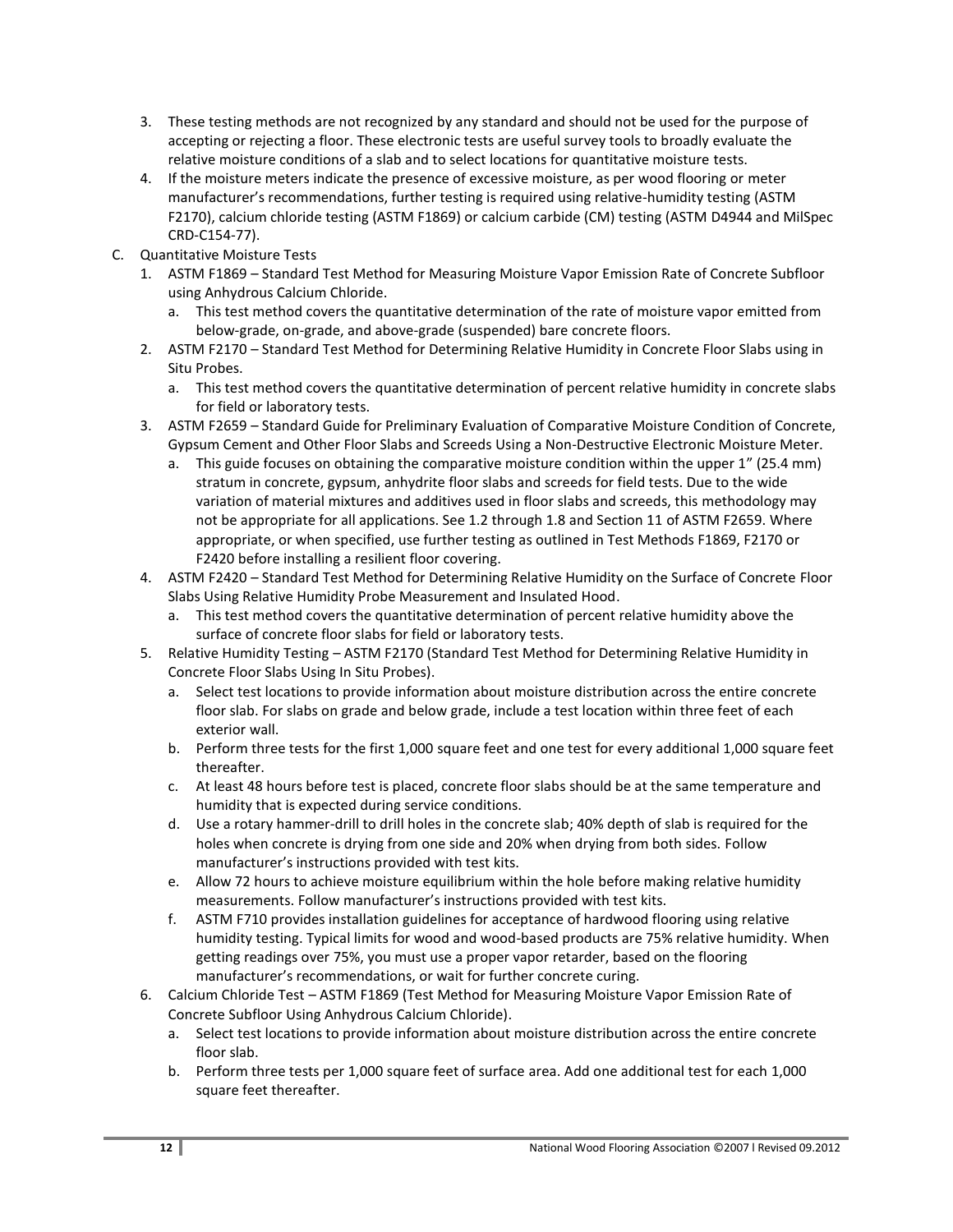- c. At least 48 hours before test is placed, concrete floor slabs should be at the same temperature and humidity expected during service conditions.
- d. The actual test area shall be clean and free of all foreign substances. Use approved OSHA work practices for removal of all existing flooring materials and debris.
- e. Blast or grind a minimum area of 20 inches by 20 inches and let stand for a minimum period of 24 hours prior to setting test.
- f. Follow manufacturer's instructions for properly placing tests onto concrete.
- g. Tests are to be covered and left in place for 60 to 72 hours. Follow manufacturer's instructions for labeling and recording time and date of test.
- h. Send the test to a certified laboratory for results and documentation, or perform the measurements as per ASTM F1869.
- i. Always follow the flooring manufacturer's guidelines and specifications to determine when the concrete slab is ready for installation.
- j. ASTM F710 provides installation guidelines for acceptance of hardwood flooring using alciumchloride testing. Typical limit for direct glue-down wood flooring is 3lbs/1000sf/24hr. When getting readings over 3lbs and up to 7lbs, you must use a vapor retarder. A reading over 7lbs may not be acceptable for wood flooring installation. Follow the wood flooring manufacturer's recommendations. In the case of a glue-down installation, the adhesive manufacturer may also have recommendations. Note: For information on the tests listed above, contact your distributor or call NWFA at 800.422.4556 (USA or Canada) or 636.519.9663 for the source nearest you.
- 7. Calcium Carbide (CM) Test ASTM (modified) D4944, MilSpec CRD-C154-77.
	- a. The calcium carbide test, also known as the CM test or calcium carbide bomb, is more widely used in Europe than in the United States. It is a gas-pressure test in which moisture in the concrete reacts with calcium carbide crystals to create acetylene gas, and the gas pressure produced is measured to provide a moisture content reading, expressed as a percentage of moisture. Follow the directions provided by the test-kit manufacturer. A reading of more than 2.5% requires use of a vapor retarder. A reading of more than 4% may not be acceptable for wood flooring installation. Follow the wood flooring manufacturer's recommendations. In the case of a glue-down installation, the adhesive manufacturer may also have recommendations.

## **Part III**

## **Acceptable Vapor Retarders Over Wood Subfloors**

- A. Always follow local codes and manufacturer's instructions for acceptable vapor retarders.
	- Note: The 2012 IBC defines three classes of vapor retarders:
	- 1. Class I 0.1 perm or less.
	- 2. Class II 0.1 perm less than or equal to 1.0 perm.
	- 3. Class III 1.0 perm less than or equal to 10 perm.
	- When tested in accordance with ASTM E96 Method A.
- B. An acceptable vapor retarder is a vapor resistant material, membrane or covering with a vapor permeance (perm rating) of greater than or equal to .7 and less than or equal to 10 when tested in accordance with ASTM E96 Method A. Installation of a vapor retarder reduces the potential for moisture or vapor related problems, but does not guarantee elimination of moisture or vapor related problems. Install a vapor retarder over wood panel or board subfloors prior to installing nail down solid strip or plank flooring. Overlap seams a minimum of 4 inches or more as required by manufacturer or specifier and local building codes.
- C. Some examples of acceptable vapor retarders over wood subfloors include:
	- 1. An asphalt laminated paper meeting UU-B-790a, Grade B, Type I, Style 1a.
	- 2. Asphalt-saturated kraft paper or #15 or #30 felt paper meeting ASTM Standard D4869 or UU-B-790.
- D. Note:
	- 1. A vapor retarder has some extra benefits in that it eliminates wood-on-wood contact, wood strips slide more easily when positioned, it minimizes the impact of seasonal humidity change and it may reduce dust and noise levels.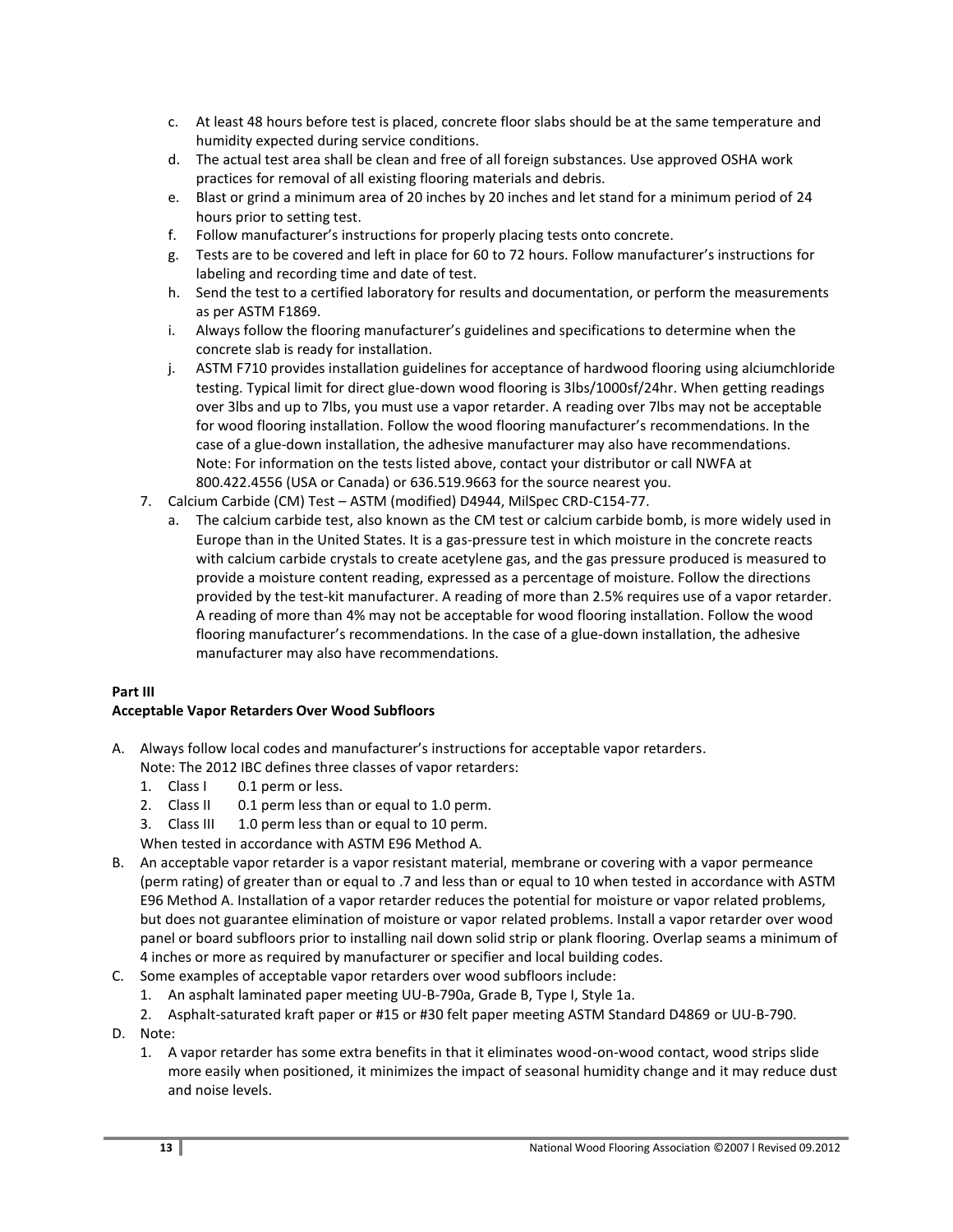- 2. However, by today's standards, asphalt saturated kraft or felt paper may not be an effective vapor retarder, with a Class III perm rating of 1.0 perm <10, in all applications. Consult local codes.
- 3. Over a wood subfloor, do not use an impermeable vapor retarder material with a perm rating of .7 or less, such as 6 mil polyethylene film or other polymer materials, as it may trap moisture on or in the wood subfloor. Such impermeable material may be used if recommended by the wood flooring manufacturer as such materials have been measured for vapor transmission due to fastener penetration or include special backing to dissipate vapor horizontally.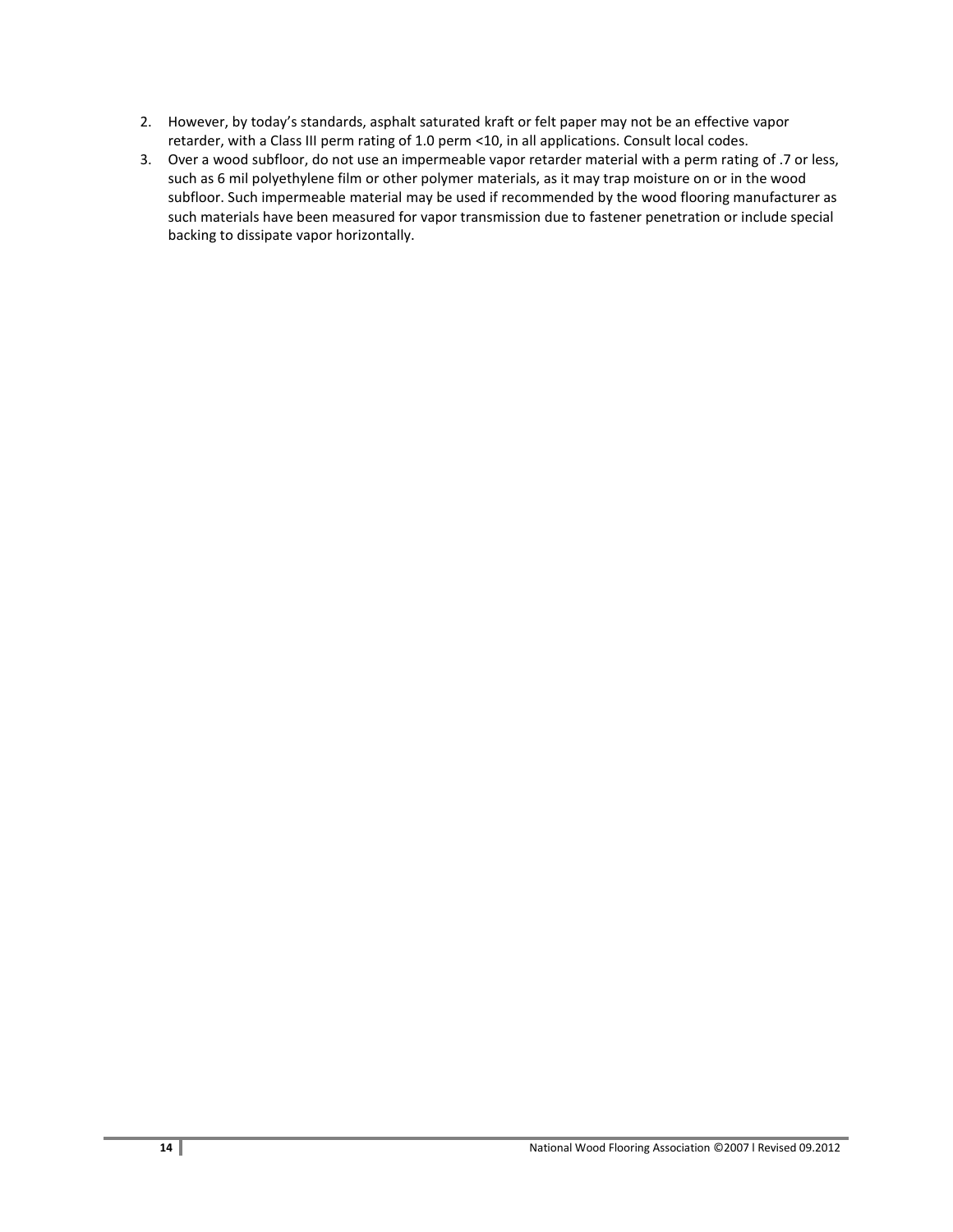| a vapor retarder reduces the potential for, but<br>and/or local code requirements. Installation of<br>does not guarantee elimination of, moisture or<br>Note: Always follow manufacturer, specifier<br>vapor related problems. | Water Vapor Retarders Used in Contact with Soil<br>ASTM E96-10/E96M-10 Standard Test Methods<br>Industrial, and Agricultural Applications (C&A<br>for Water Vapor Transmission of Materials<br>ASTM D4397-10 Standard Specification for<br>ASTM E1745-09 Standard Specification for<br>Polyethylene Sheeting for Construction,<br>or Granular Fill under Concrete Slabs<br>Film | Water Vapor Retarders Used in Contact with Soil<br>ASTM E96-10/E96M-10 Standard Test Methods<br>Industrial, and Agricultural Applications (C&A<br>for Water Vapor Transmission of Materials<br>ASTM D4397-10 Standard Specification for<br>ASTM E1745-09 Standard Specification for<br>Polyethylene Sheeting for Construction,<br>or Granular Fill under Concrete Slabs<br>Film) | A conditioned crawl space or basement, though<br>very desirable when temperature and humidity<br>are properly maintained within the crawl space.<br>not the responsibility of the floor installer, is | Overlap seam 4" min. or more                                | Overlap seam 4" min. or more                                                                                                                               | Overlap seam 4" min. or more                                |
|--------------------------------------------------------------------------------------------------------------------------------------------------------------------------------------------------------------------------------|---------------------------------------------------------------------------------------------------------------------------------------------------------------------------------------------------------------------------------------------------------------------------------------------------------------------------------------------------------------------------------|----------------------------------------------------------------------------------------------------------------------------------------------------------------------------------------------------------------------------------------------------------------------------------------------------------------------------------------------------------------------------------|-------------------------------------------------------------------------------------------------------------------------------------------------------------------------------------------------------|-------------------------------------------------------------|------------------------------------------------------------------------------------------------------------------------------------------------------------|-------------------------------------------------------------|
| <b>Perm Rating</b><br>ASTM E96<br>Required                                                                                                                                                                                     | Min. 50.15<br>Best < 0.02                                                                                                                                                                                                                                                                                                                                                       | Min. 50.15<br>Best < 0.02                                                                                                                                                                                                                                                                                                                                                        | Follow codes                                                                                                                                                                                          | $0.7 \le 10.0$                                              | 0.7510.1                                                                                                                                                   | $0.7 \le 10.0$                                              |
| Membrane<br>Standard<br><b>NIMIR</b>                                                                                                                                                                                           | <b>ASTM D4397</b><br><b>ASTM E1745</b><br>ASTM E96                                                                                                                                                                                                                                                                                                                              | <b>ASTM D4397</b><br>ASTM E1746<br>ASTM E96                                                                                                                                                                                                                                                                                                                                      | Follow codes                                                                                                                                                                                          | ASTM E96                                                    | ASTM E96                                                                                                                                                   | ASTM E96                                                    |
| Acceptable Vapor<br>Retarder                                                                                                                                                                                                   | i.e., poly C&Afilm<br>1, C, S-8 jobsite   Membrane min. 6<br>or superior high<br>membrane<br>strength<br>Ë                                                                                                                                                                                                                                                                      | i.e., poly C&A film<br>Membrane min. 6<br>or superior high<br>membrane<br>strength<br>Ë                                                                                                                                                                                                                                                                                          | Follow codes                                                                                                                                                                                          | aminated-feltor<br>i.e., saturated or<br>Membrane:<br>paper | i.e., min. 6 mil poly<br>Foam pad, vented<br>D1745 membrane<br>superior ASTM<br>Roll or sheet<br>membrane:<br><b>C&amp;Afilm or</b><br>membrane<br>orother | laminated-feltor<br>Membrane:i.e.,<br>saturated or<br>paper |
| Guideline<br><b>NWWFA</b>                                                                                                                                                                                                      | 1.1.C.9acraw<br>1.1.C.8 vapor<br>min.req.<br>retarder<br>vented                                                                                                                                                                                                                                                                                                                 | 1.C.5-8 jobsite<br>$1.1.C.9b$ crawl<br>1.1.C.8 vapor<br>not vented<br>min.req.<br>retarder                                                                                                                                                                                                                                                                                       | manufacturer<br>Follow codes<br>and system<br>directions                                                                                                                                              | $3.11.A-B$<br>9.30.0                                        | $3.11.A-B$<br>8.VI.F                                                                                                                                       | 3.II.A-B<br>8.VILF                                          |
| Application<br>Adhesive                                                                                                                                                                                                        | ≶                                                                                                                                                                                                                                                                                                                                                                               | ≶                                                                                                                                                                                                                                                                                                                                                                                | ⋚                                                                                                                                                                                                     | ≶                                                           | ⋚                                                                                                                                                          | ⋚                                                           |
| Adhesive<br>Product<br>Type                                                                                                                                                                                                    | ≶                                                                                                                                                                                                                                                                                                                                                                               | Ş                                                                                                                                                                                                                                                                                                                                                                                | ≶                                                                                                                                                                                                     | ≸                                                           | ≸                                                                                                                                                          | ≸                                                           |
| Installation<br><b>Method</b><br>Floor                                                                                                                                                                                         | mechanically<br>attached or<br>adhered<br><b>Floating</b>                                                                                                                                                                                                                                                                                                                       | mechanically<br>attached or<br><b>Floating</b><br>adhered                                                                                                                                                                                                                                                                                                                        | mechanically<br>attached or<br>Floating,<br>adhered                                                                                                                                                   | Nail/staple<br>down                                         | Floating                                                                                                                                                   | Nail/staple<br>down or<br>floating                          |
| Flooring<br>Type                                                                                                                                                                                                               | engineered<br><b>Solidor</b>                                                                                                                                                                                                                                                                                                                                                    | engineered<br><b>Solid</b> or                                                                                                                                                                                                                                                                                                                                                    | engineered<br><b>Solid</b> or                                                                                                                                                                         | engineered<br>Solidor                                       | Engineered                                                                                                                                                 | Engineered                                                  |
| <b>Material</b><br>Subfloor                                                                                                                                                                                                    | board on<br>panel or<br>earth or<br>Wood<br>above<br>joist<br>흛                                                                                                                                                                                                                                                                                                                 | board on<br>panel or<br>earth or<br>Wood<br>above<br>joist<br>흛                                                                                                                                                                                                                                                                                                                  | board on<br>panel or<br>earth or<br>Wood<br>above<br>joist<br>dels                                                                                                                                    | board on<br>panel or<br>Wood<br>joist                       | board on<br>panel or<br>Wood<br>joist                                                                                                                      | panel on<br>Wood<br>joist                                   |
| Grade<br>Level                                                                                                                                                                                                                 | below<br>On or                                                                                                                                                                                                                                                                                                                                                                  | below<br>On or                                                                                                                                                                                                                                                                                                                                                                   | below<br>On or                                                                                                                                                                                        | Above<br>oron                                               | Above<br>or on                                                                                                                                             | Below                                                       |
| Platform<br><b>Job Site</b>                                                                                                                                                                                                    | Crawl space<br>vented                                                                                                                                                                                                                                                                                                                                                           | Crawl space<br>not vented                                                                                                                                                                                                                                                                                                                                                        | conditioned<br>Crawl space                                                                                                                                                                            | Wood                                                        | Wood                                                                                                                                                       | Wood<br>(FDN)                                               |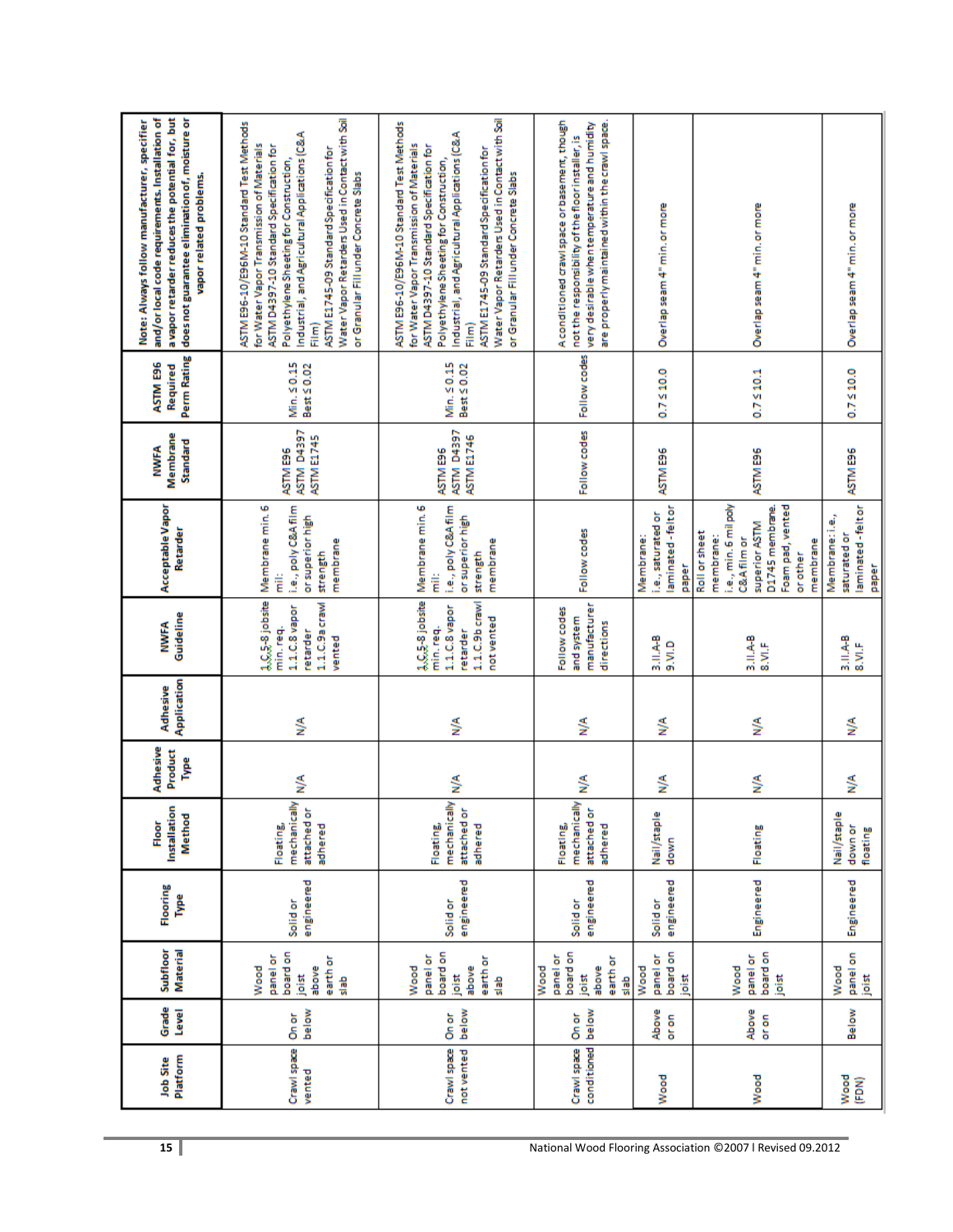## **Part IV Acceptable Vapor Retarders Over Concrete**

- A. Always follow local codes and manufacturer's instructions for acceptable vapor retarders.
- B. Test concrete for moisture. For concrete slabs with a calcium chloride reading of greater than 3lbs, a relative humidity reading of greater than 75%, or a calcium carbide (CM) rating of greater than 2.5%, install an impermeable vapor retarder with a perm rating of less than .15 perm. Adding a vapor retarder is not required on installations over slabs with a calcium chloride reading of 3lbs or less, a humidity reading of 75% or less, or a calcium carbide (CM) rating of 2.5% or less. However, in on-grade and below-grade applications, adding a vapor retarder is always recommended.
- C. The 2012 IBC defines three classes of vapor retarders:
	- 1. Class I 0.1 perm or less.
	- 2. Class II 0.1 perm less than or equal to 1.0 perm.
	- 3. Class III 1.0 perm less than or equal to 10 perm.
	- When tested in accordance with ASTM E96 Method A.
- D. The NWFA recommends an "impermeable" vapor retarder with a perm rating of less than or equal to .15, thereby limiting the passage of moisture to near zero.
- E. Some acceptable vapor retarders over concrete include:
	- 1. A minimum 6 mil construction grade polyethylene film or other impermeable material with a perm of .15 or less is recommended. A premium polymer material meeting ASTM E1745 for concrete with higher tensile, tear and puncture resistance is highly desirable.
	- 2. Double felt: Two layers of #15 asphalt saturated felt paper that meets ASTM Standard D4869, with the first layer adhered to the slap in a skim coat of appropriate asphalt mastic type adhesive recommended by manufacturer, and a second layer felt adhered to the first layer with same appropriate adhesive.
	- 3. A chemical retarder or urethane membrane, as recommended by the adhesive or wood flooring manufacturer. These are usually in the form of a liquid-applied or trowel-applied membrane dispensed from a bucket following manufacturer recommendations.
	- 4. Installation membrane: a permanently elastic, cross linked, closed cell polyethylene membrane. Follow membrane manufacturer instructions.
	- 5. A loose laid or mechanically fastened plastic, waterproof, dimple type membrane, providing a thermal air gap separating finished floor from concrete. Follow membrane and floor manufacturer installation instructions.
	- 6. An elastomeric, fully adhered or mechanically fastened membrane with seams sealed. Follow membrane manufacturer installation recommendations.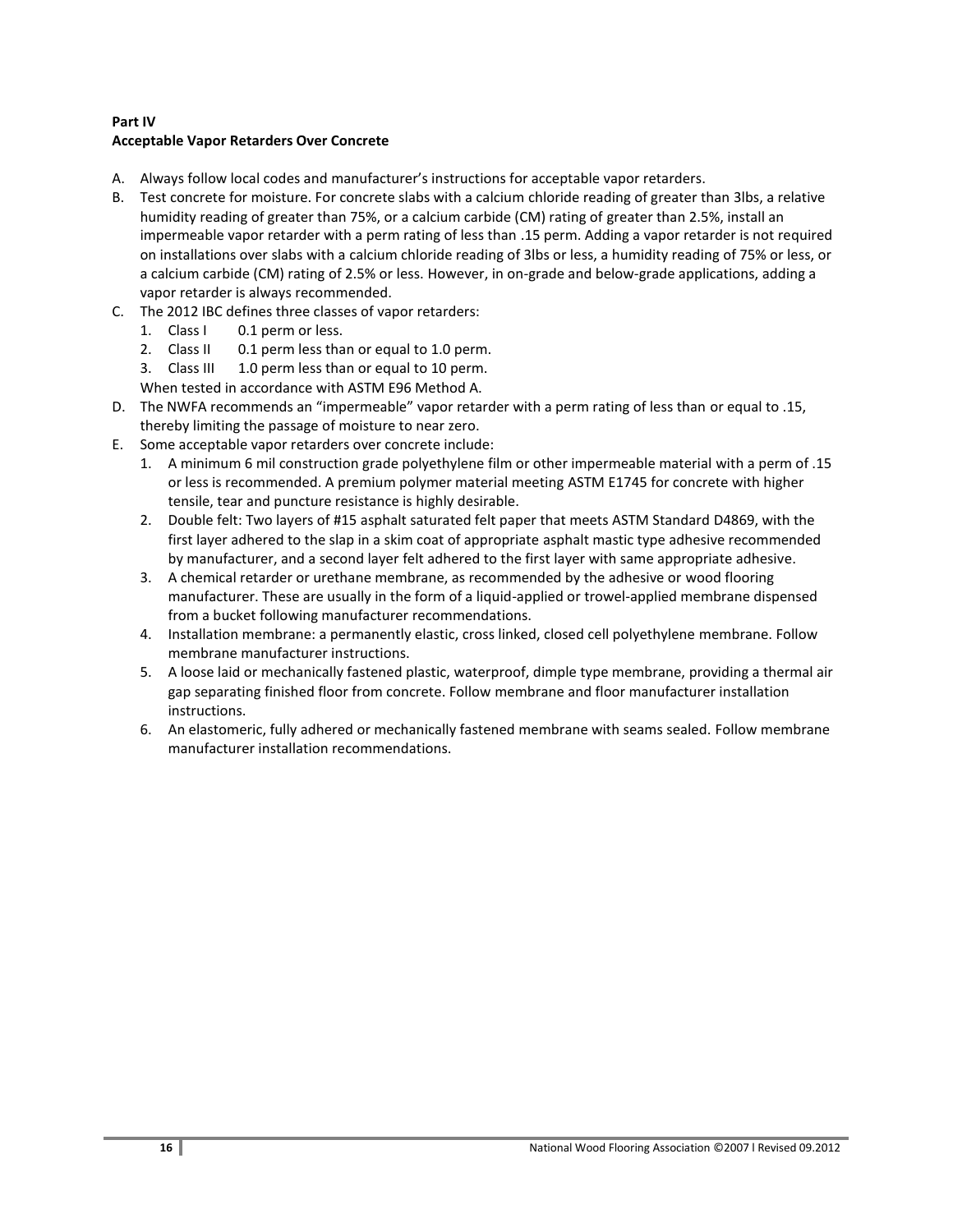| Note: Always follow manufacturer, specifier<br>and/or local code requirements. Installation<br>for, but does not guarantee elimination of,<br>of a vapor retarder reduces the potential<br>moisture or vapor related problems. | an impermeable material with a perm rating<br>Vapor retarder seams must be sealed with<br>$\frac{15}{9}$                                                        | an impermeable material with a perm rating<br>Vapor retarder seams must be sealed with<br>$5 - 15$                                                               | an impermeable material with a perm rating<br>Vapor retarder seams must be sealed with<br>20.15                                                                 |
|--------------------------------------------------------------------------------------------------------------------------------------------------------------------------------------------------------------------------------|-----------------------------------------------------------------------------------------------------------------------------------------------------------------|------------------------------------------------------------------------------------------------------------------------------------------------------------------|-----------------------------------------------------------------------------------------------------------------------------------------------------------------|
| ASTM E96<br>Required<br>Rating<br>Perm                                                                                                                                                                                         | Min.≤<br>Best<br>0.15<br>0.02                                                                                                                                   | Min. S<br>Best \$<br>0.15<br>0.02                                                                                                                                | Min. S<br>Best S<br>0.15<br>0.02                                                                                                                                |
| <b>NWFA Membrane</b><br>Standard                                                                                                                                                                                               | ASTM E96                                                                                                                                                        | recommendations<br>B) Follow the floor<br>manufacturer's<br>A) ASTM E96                                                                                          | recommendations<br>B) Follow the floor<br>manufacturer's<br>A) ASTM E96                                                                                         |
| Vapor Retarder<br>Acceptable                                                                                                                                                                                                   | vented or other<br>membrane: i.e.,<br>min. 6 mil poly<br>superior ASTM<br>Roll or sheet<br><b>C&amp;Afilmor</b><br>membrane.<br>membrane.<br>Foam pad,<br>D1745 | vented or other<br>membrane: i.e.,<br>min. 6 mil poly<br>superior ASTM<br>Roll or sheet<br><b>C&amp;Afilm or</b><br>membrane.<br>membrane.<br>Foam pad,<br>D1745 | vented or other<br>membrane: i.e.,<br>min. 6 mil poly<br>superior ASTM<br>Roll or sheet<br><b>C&amp;Afilmor</b><br>membrane.<br>membrane.<br>Foam pad,<br>D1745 |
| Guideline<br><b>NWIFA</b>                                                                                                                                                                                                      | nail down<br>methods<br>plywood<br>floating<br>6.II.A-E                                                                                                         | 6.II.A&B                                                                                                                                                         | 6.II.D.two-<br>Nail-down<br>plywood<br>plywood<br>Floating<br>systems<br>method<br>6.IV.A-D<br>method<br>or 6.II.E<br>single-<br>layer<br>layer                 |
| Application<br>Adhesive                                                                                                                                                                                                        | ≶                                                                                                                                                               | ≶                                                                                                                                                                | ≸                                                                                                                                                               |
| Adhesive<br>Product<br>Type                                                                                                                                                                                                    | ≸                                                                                                                                                               | ≶                                                                                                                                                                | ⋚                                                                                                                                                               |
| Installation<br>Method<br>Floor                                                                                                                                                                                                | Floating                                                                                                                                                        | Floating                                                                                                                                                         | floating/nail<br>Plywood<br>down                                                                                                                                |
| Flooring<br>Type                                                                                                                                                                                                               | engineered<br><b>Solid</b> or                                                                                                                                   | engineered<br><b>Solidor</b>                                                                                                                                     | engineered<br><b>Solid</b> or                                                                                                                                   |
| <b>Material</b><br>Subfloor                                                                                                                                                                                                    | Concrete                                                                                                                                                        | Concrete                                                                                                                                                         | Plywood/OSB<br>Plywood/OSB                                                                                                                                      |
| Grade<br>Level                                                                                                                                                                                                                 | Above<br>or on                                                                                                                                                  | Above<br>or on                                                                                                                                                   | Above<br>or on                                                                                                                                                  |
| Platform<br><b>Job Site</b>                                                                                                                                                                                                    | Concrete                                                                                                                                                        | Concrete                                                                                                                                                         | Concrete                                                                                                                                                        |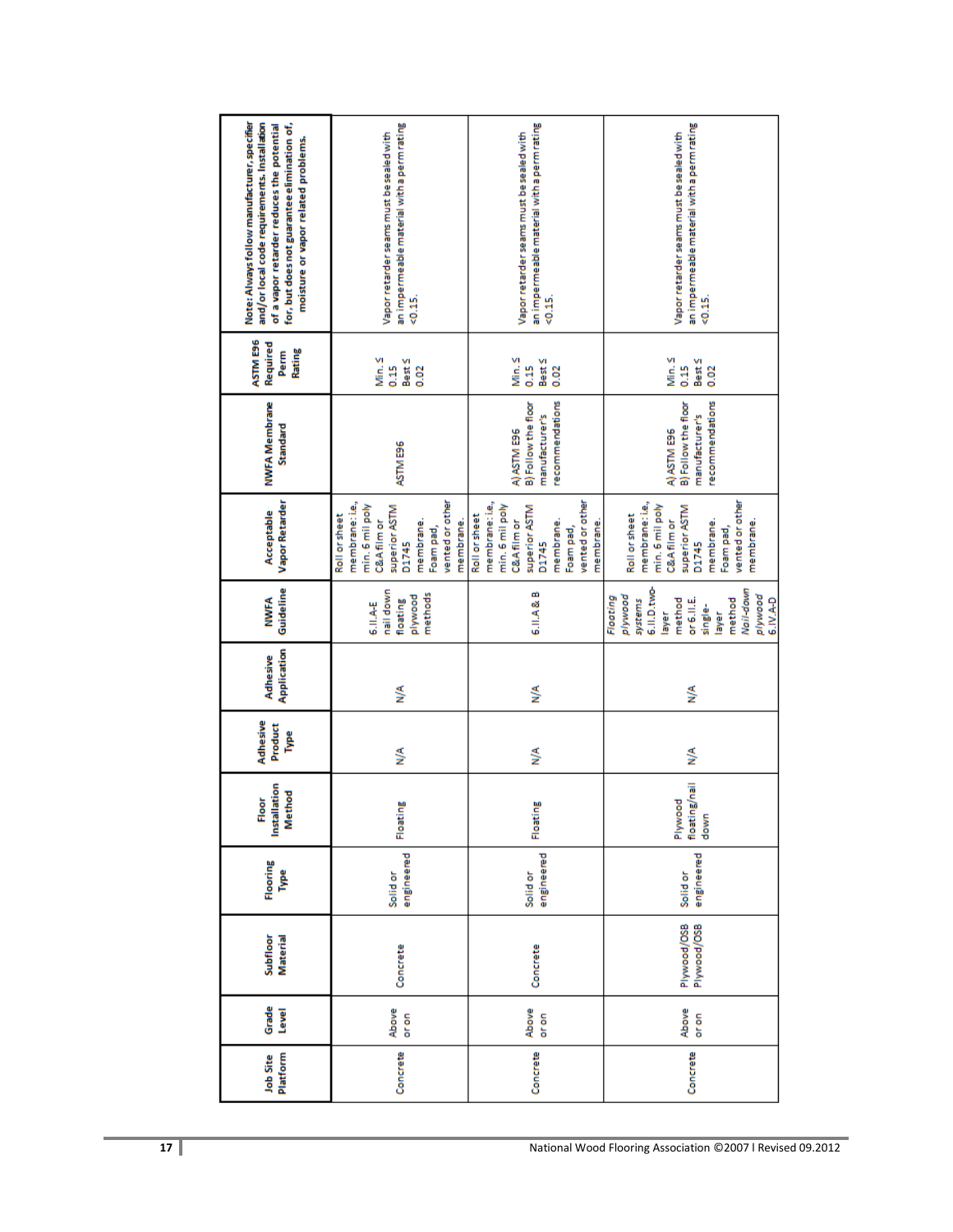| Platform<br><b>Job Site</b> | Grade<br>Level                    | <b>Material</b><br>Subfloor                       | Flooring<br>Type                                                   | Installation<br>Method<br>Floor  | Adhesive<br>Product<br>Type     | Application<br>Adhesive | Guideline<br><b>NWWFA</b>                                                                                                             | Vapor Retarder<br>Acceptable                                                                                                                                                    | <b>NWFA Membrane</b><br>Standard                                         | ASTM E96<br>Required<br>Rating<br>Perm | Note: Always follow manufacturer, specifier<br>and/or local code requirements. Installation<br>for, but does not guarantee elimination of,<br>of a vapor retarder reduces the potential<br>moisture or vapor related problems. |
|-----------------------------|-----------------------------------|---------------------------------------------------|--------------------------------------------------------------------|----------------------------------|---------------------------------|-------------------------|---------------------------------------------------------------------------------------------------------------------------------------|---------------------------------------------------------------------------------------------------------------------------------------------------------------------------------|--------------------------------------------------------------------------|----------------------------------------|--------------------------------------------------------------------------------------------------------------------------------------------------------------------------------------------------------------------------------|
| Concrete                    | Below                             | Plywood/OSB<br>Plywood/OSB                        | Engineered<br>only                                                 | floating/nail<br>Plywood<br>down | ≸                               | ≸                       | 6.II.D.two-<br>Nail-down<br>plywood<br>plywood<br>Floating<br>method<br>6.1V.A.D<br>method<br>or 6.II.E.<br>single-<br>layer<br>layer | membrane: i.e.,<br>min. 6 mil poly<br>superior ASTM<br>Roll or sheet<br>membrane.<br><b>C&amp;Afilm or</b><br>membrane.<br>dimpled or<br>Foam pad,<br>vented,<br>D1745<br>other | recommendations.<br>B) Follow the floor<br>manufacturer's<br>A) ASTM E96 | Min. 50.15<br>Best ≤ 0.02              | an impermeable material with a perm rating<br>Vapor retarder seams must be sealed with<br>$20.15$ .                                                                                                                            |
| Concrete                    | Above,<br>below<br>grade<br>on or | Screedswith<br>plywood or<br>concrete<br>OSB over | engineered<br>engineered<br>only below<br><b>Solidor</b><br>grade) | Screed<br>system                 | ≸                               | ≸                       | Appendix<br>6.V. A-D;<br>see also                                                                                                     | membrane: i.e.,<br>min. 6 mil poly<br>superior ASTM<br>Roll or sheet<br><b>C&amp;Afilm or</b><br>membrane.<br>D1745                                                             | recommendations.<br>B) Follow the floor<br>manufacturer's<br>A) ASTM E96 | Min. 50.15<br>Best ≤ 0.02              | an impermeable material with a perm rating<br>Vapor retarder seams must be sealed with<br>20.15                                                                                                                                |
| Concrete                    | Above,<br>below<br>grade<br>on or | Concrete                                          | engineered<br><b>Solidor</b>                                       | Glue down<br>or float            | Urethane                        | Troweled                | 5.1.83-4<br>6.iii.A-B<br>6.i.A-B                                                                                                      | transmission to<br>3lbs, or 75% RH<br>reduce vapor<br>All should<br>or less.                                                                                                    |                                                                          | ASTM E96                               |                                                                                                                                                                                                                                |
| Concrete                    | Above,<br>below<br>grade<br>on or | Concrete                                          | engineered<br><b>Solid</b> or                                      | Glue down<br>or float            | Urethane<br>adhesive<br>nd<br>G | Troweled                | 5.1.834<br>6.III.A-B<br>6.I.A-B                                                                                                       | transmission to<br>3lbs, or 75% RH<br>reduce vapor<br>All should<br>or less.                                                                                                    |                                                                          | ASTM E96                               |                                                                                                                                                                                                                                |
| Concrete                    | Above,<br>below<br>grade<br>on or | Concrete                                          | engineered<br><b>Solidor</b>                                       | Glue down<br>or float            | g                               | Troweled                | 5.1.83-4<br>6.III.A-B<br>6.I.A-B                                                                                                      | transmission to<br>3lbs, or 75% RH<br>reduce vapor<br>All should<br>or less.                                                                                                    |                                                                          | ASTM E96                               |                                                                                                                                                                                                                                |
| Concrete                    | Above,<br>below<br>grade<br>on or | Concrete                                          | engineered<br><b>Solid</b> or                                      | Glue down<br>or float            | Epoxy                           | Rolled                  | 5.1.83-4<br>6.III.A-B<br>6.I.A-B                                                                                                      | transmission to<br>reduce vapor<br>3 lbs, or 75%<br>RH or less.<br>All should                                                                                                   |                                                                          | ASTM E96                               |                                                                                                                                                                                                                                |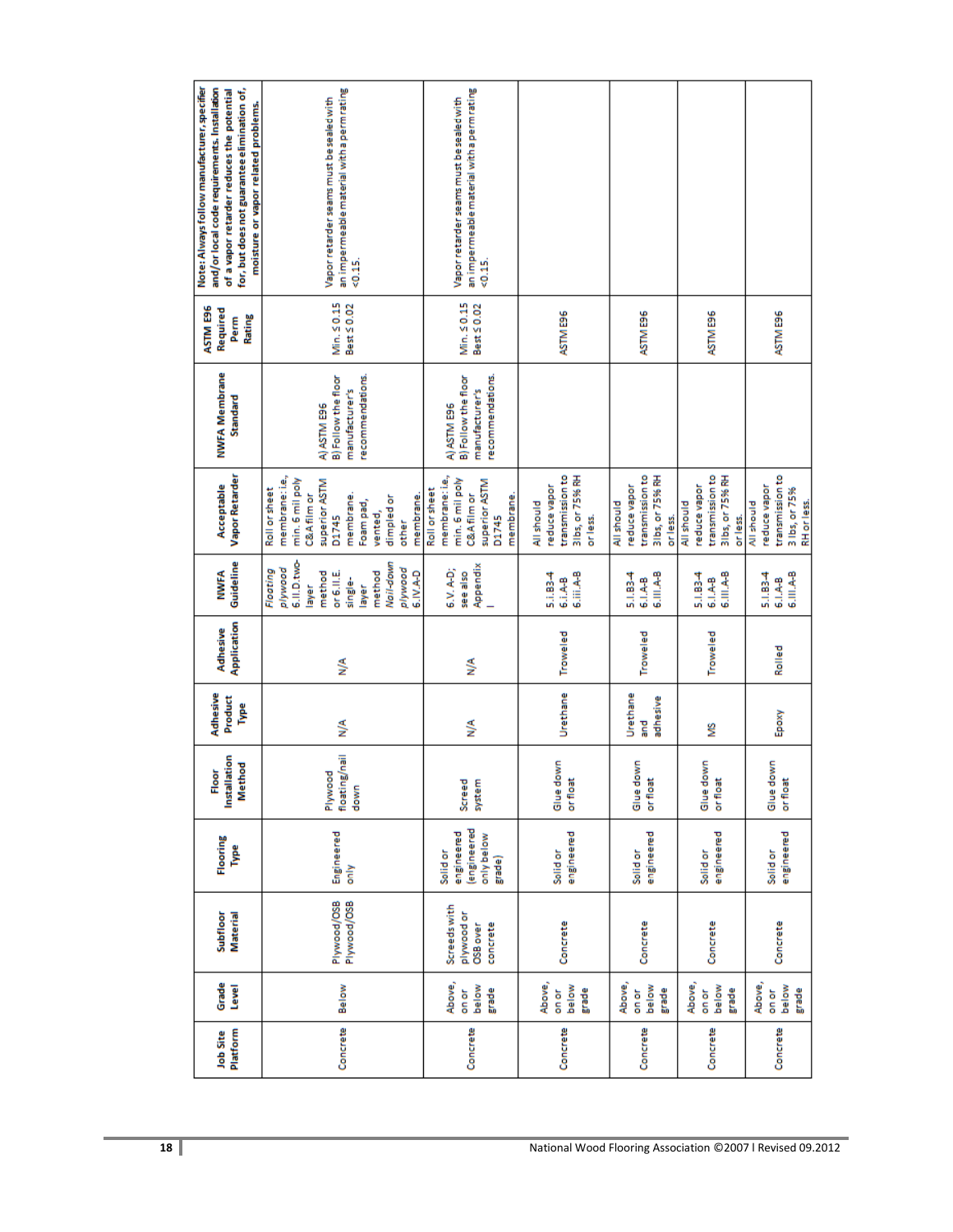## **Part V Dimensional Change of Coefficients**

A. See Chapter 2, Solid Strip and Plank Flooring Installation, for dimensional change of coefficients.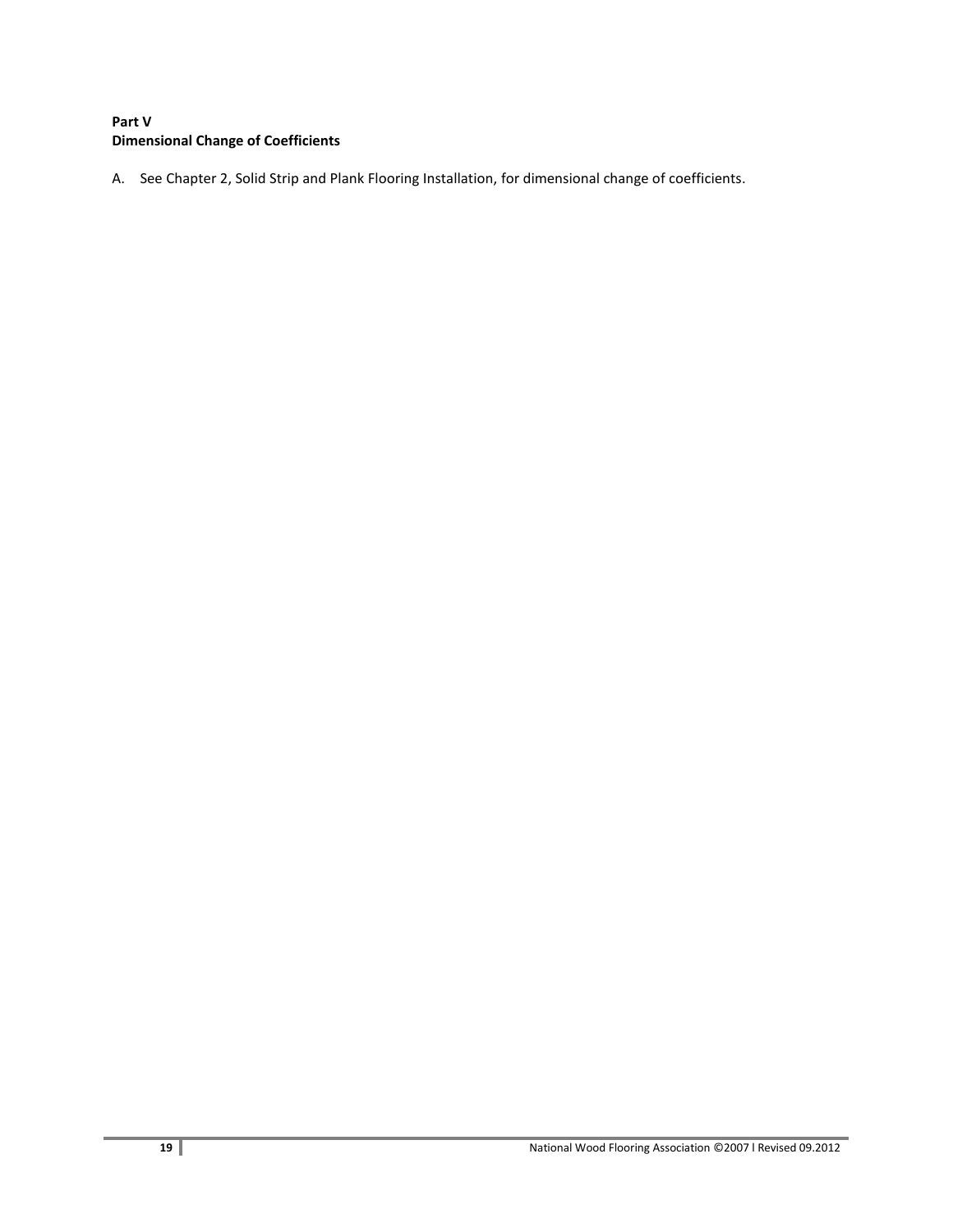**Part VI Moisture Content by Area**



Note: Relative humidity in the building should be maintained at between 30-50 percent year-round. A consistent interior climate environment is the key to optimum wood flooring performance.